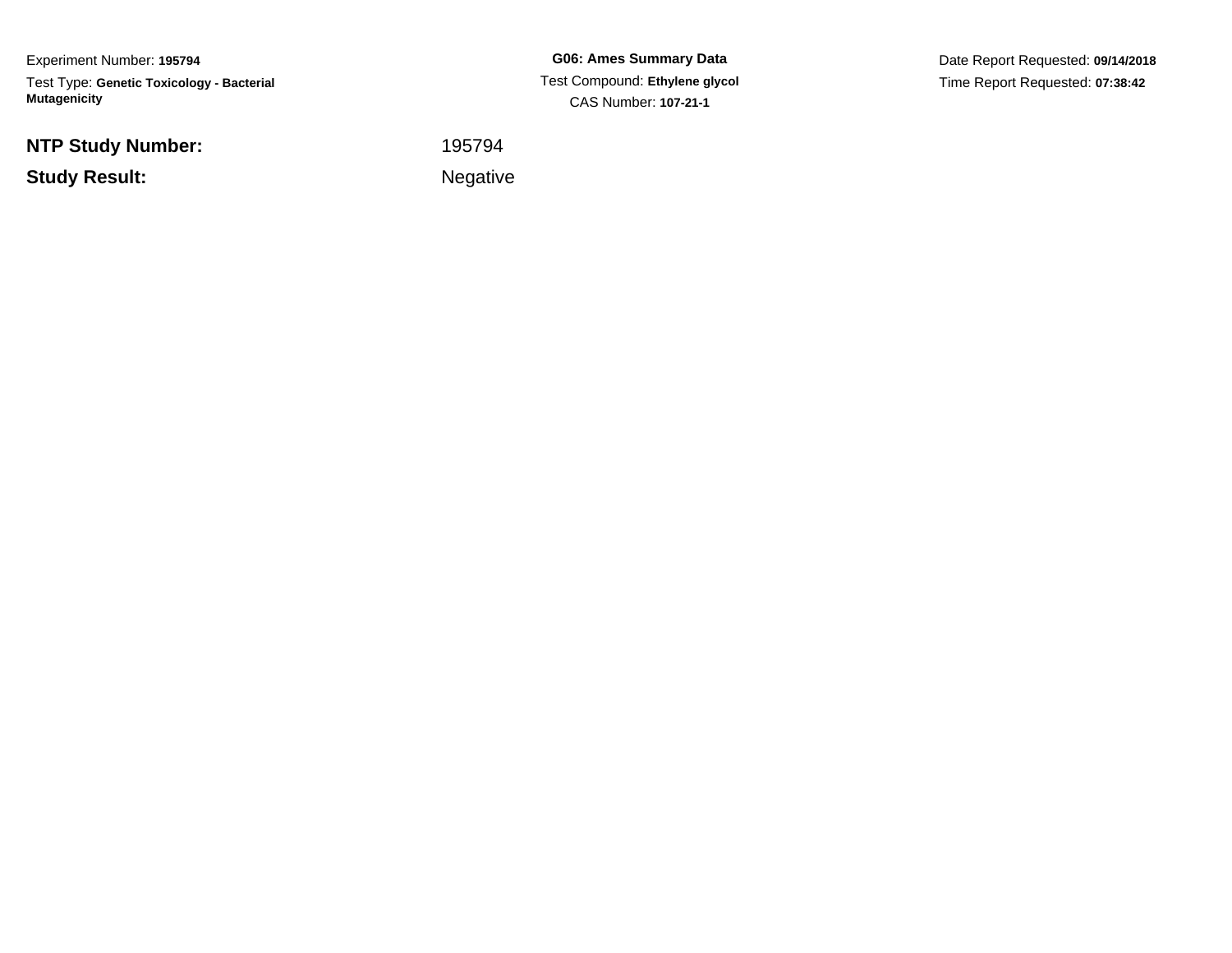Test Type: **Genetic Toxicology - Bacterial Mutagenicity**

### **G06: Ames Summary Data** Test Compound: **Ethylene glycol**CAS Number: **107-21-1**

Date Report Requested: **09/14/2018**Time Report Requested: **07:38:42**

|                               |                   |                   | Strain: TA100          |                        |                     |
|-------------------------------|-------------------|-------------------|------------------------|------------------------|---------------------|
| Dose (ug/Plate)               | <b>Without S9</b> | <b>Without S9</b> | <b>With 10% Rat S9</b> | <b>With 10% Rat S9</b> | With 10% Hamster S9 |
| Vehicle Control <sup>1</sup>  | $160 \pm 3.4$     | $105 \pm 7.0$     | $252 \pm 6.4$          | $189 \pm 19.9$         | $247 \pm 2.1$       |
| 100.0                         | $144 \pm 6.2$     | $101 \pm 3.2$     | $226 \pm 12.7$         | $185 \pm 7.8$          | $194 \pm 11.0$      |
| 333.0                         | $132 \pm 2.2$     | $113 \pm 13.1$    | $220 \pm 9.9$          | $164 \pm 1.2$          | $207 \pm 21.0$      |
| 1000.0                        | $137 \pm 3.2$     | $94 \pm 2.3$      | $220 \pm 7.1$          | $174 \pm 12.9$         | $240 \pm 15.0$      |
| 3333.0                        | $150 \pm 2.5$     | $112 + 7.4$       | $196 \pm 4.1$          | $202 \pm 44.0$         | $246 \pm 13.7$      |
| 10000.0                       | $140 \pm 14.0$    | $107 \pm 10.4$    | $223 \pm 1.2$          | $165 \pm 24.0$         | $238 \pm 16.2$      |
| <b>Trial Summary</b>          | Negative          | Negative          | Negative               | Negative               | Negative            |
| Positive Control <sup>2</sup> |                   |                   | $494 \pm 19.7$         | $397 \pm 38.1$         | $886 \pm 18.9$      |
| Positive Control <sup>3</sup> | $559 \pm 41.3$    | $371 \pm 38.6$    |                        |                        |                     |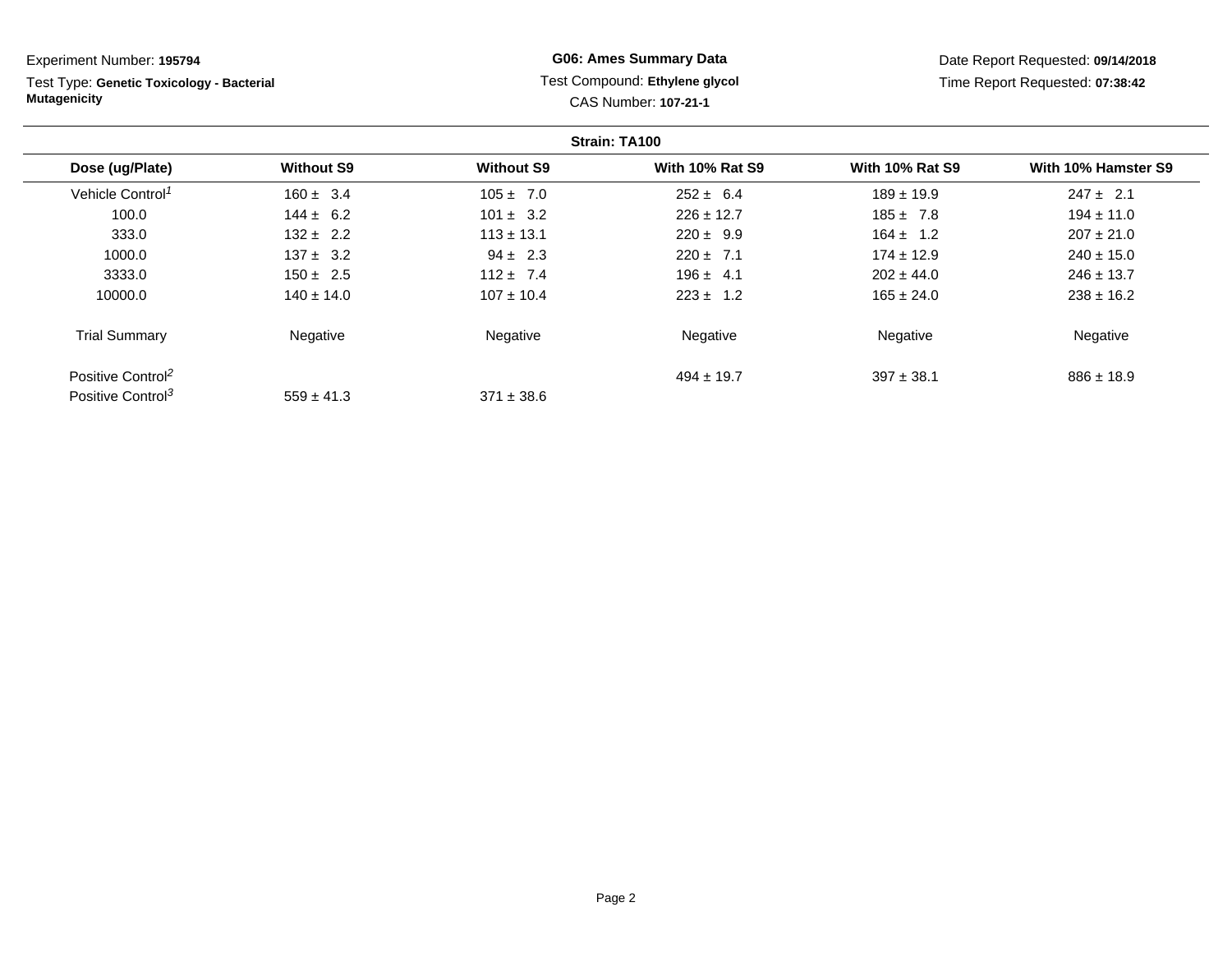Test Type: **Genetic Toxicology - Bacterial Mutagenicity**

**G06: Ames Summary Data** Test Compound: **Ethylene glycol**CAS Number: **107-21-1**

| Dose (ug/Plate)                                                | With 10% Hamster S9 |
|----------------------------------------------------------------|---------------------|
| Vehicle Control <sup>1</sup>                                   | $222 \pm 17.5$      |
| 100.0                                                          | $205 \pm 15.9$      |
| 333.0                                                          | $179 \pm 29.3$      |
| 1000.0                                                         | $208 \pm 4.9$       |
| 3333.0                                                         | $241 \pm 23.1$      |
| 10000.0                                                        | $202 \pm 14.8$      |
| <b>Trial Summary</b>                                           | Negative            |
| Positive Control <sup>2</sup><br>Positive Control <sup>3</sup> | $852 \pm 49.7$      |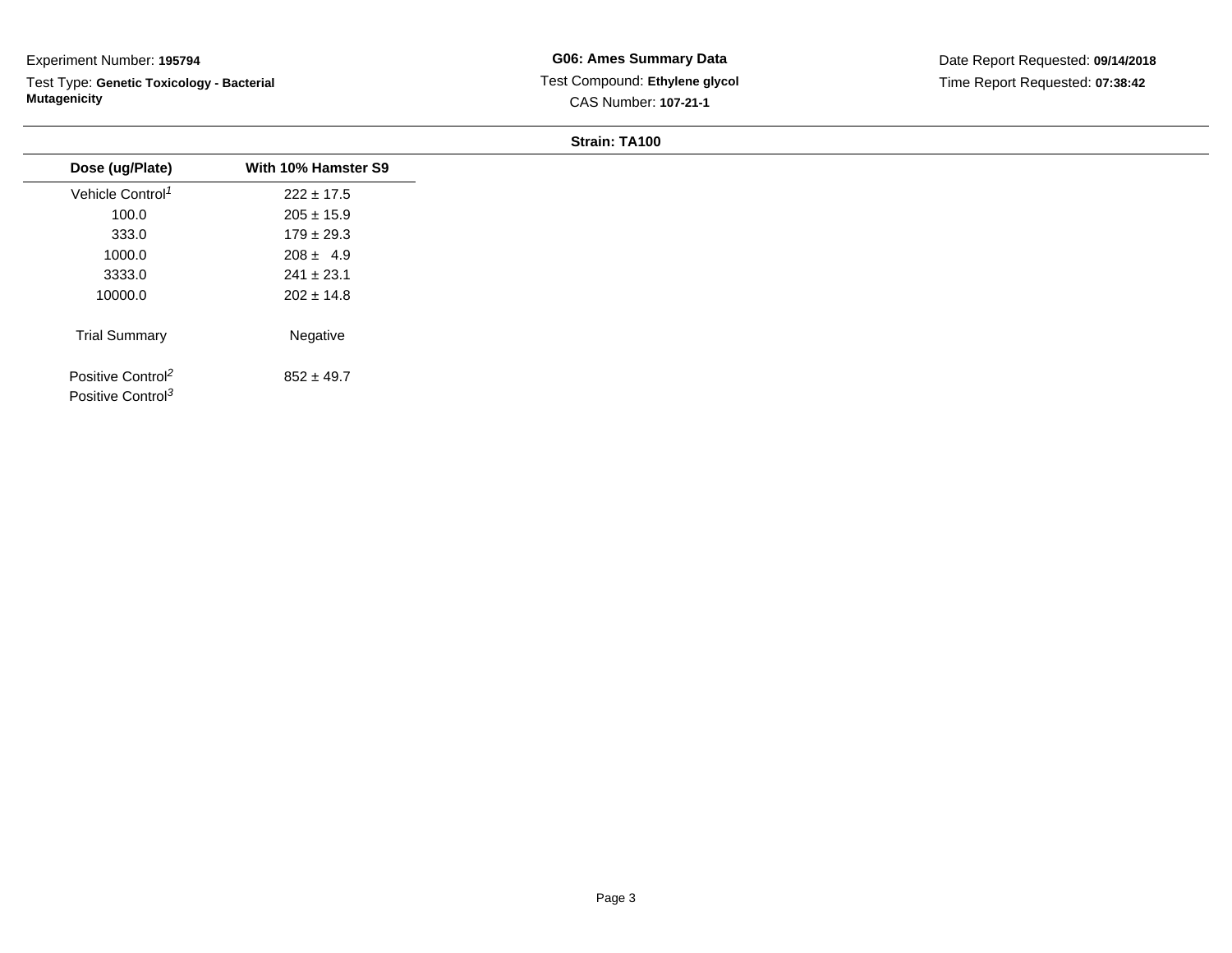**Strain: TA1535Dose (ug/Plate) Without S9 Without S9 With 10% Rat S9 With 10% Rat S9 With 10% Hamster S9** Vehicle Control<sup>1</sup>  $6 ± 2.9$ 9  $9 \pm 0.9$   $14 \pm 2.6$   $13 \pm 2.7$   $11 \pm 0.3$ 100.00  $13 \pm 1.5$  10  $\pm 2.1$  11  $\pm 0.3$  13  $\pm 1.8$  11  $\pm 0.9$ Experiment Number: **195794**Test Type: **Genetic Toxicology - BacterialMutagenicityG06: Ames Summary Data** Test Compound: **Ethylene glycol**CAS Number: **107-21-1**Date Report Requested: **09/14/2018**Time Report Requested: **07:38:42**

0  $13 \pm 1.7$  10  $\pm 2.1$  14  $\pm 1.2$  13  $\pm 1.3$  12  $\pm 2.2$ 

0  $9 \pm 1.0$   $9 \pm 0.9$   $22 \pm 0.3$   $16 \pm 4.2$   $16 \pm 1.3$ 

0  $8 \pm 2.5$   $8 \pm 0.3$   $24 \pm 1.2$   $15 \pm 2.3$   $17 \pm 2.3$ 

0  $7 \pm 0.3$   $8 \pm 1.2$   $24 \pm 2.7$   $15 \pm 1.3$   $16 \pm 0.3$ 

e **Negative Regative** Negative Negative Negative Regative Negative

9  $33 \pm 3.1$   $47 \pm 11.3$ 

333.0

1000.0

3333.0

10000.0

Trial Summary

Positive Control<sup>2</sup>

Positive Control<sup>3</sup>

Negative

 $466 \pm 10.7$ 

 $42 \pm 6.9$ 

 $449 \pm 71.8$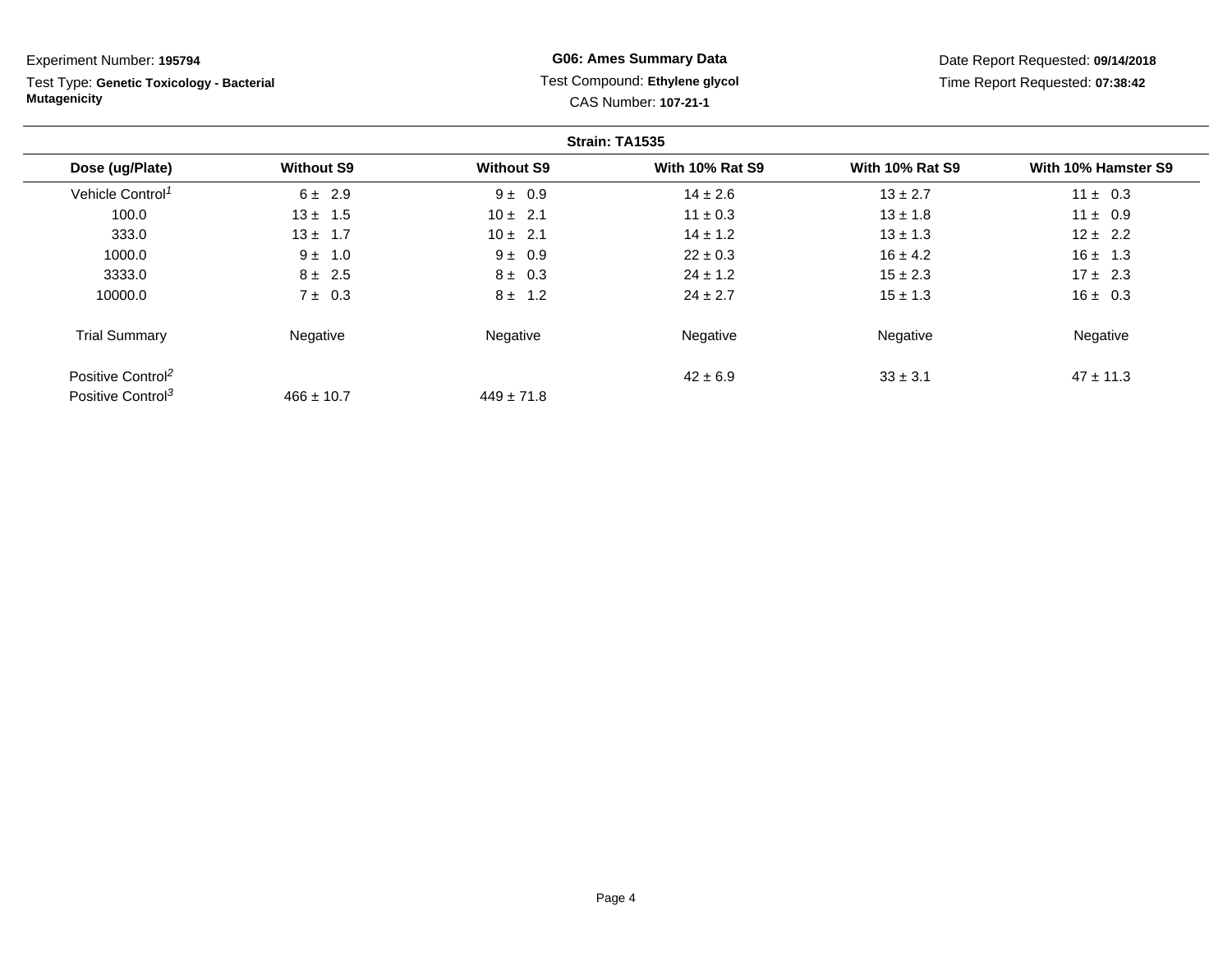Test Type: **Genetic Toxicology - Bacterial Mutagenicity**

| Dose (ug/Plate)                                                | With 10% Hamster S9 |
|----------------------------------------------------------------|---------------------|
| Vehicle Control <sup>1</sup>                                   | $11 \pm 1.2$        |
| 100.0                                                          | $9 \pm 1.0$         |
| 333.0                                                          | $7 \pm 2.7$         |
| 1000.0                                                         | $6 \pm 1.5$         |
| 3333.0                                                         | $9 \pm 1.2$         |
| 10000.0                                                        | $8 \pm 1.2$         |
| <b>Trial Summary</b>                                           | Negative            |
| Positive Control <sup>2</sup><br>Positive Control <sup>3</sup> | $48 \pm 9.4$        |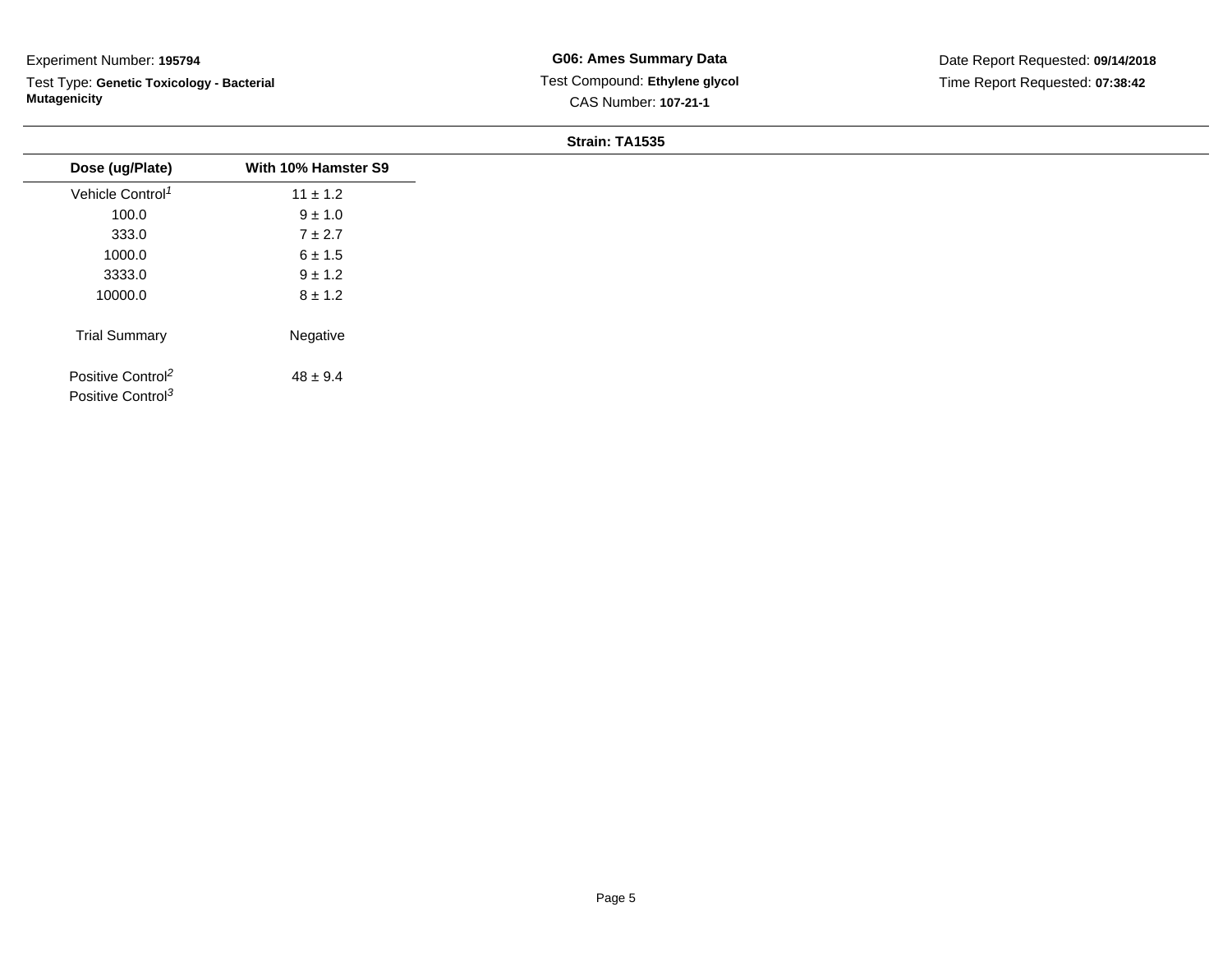Test Type: **Genetic Toxicology - Bacterial Mutagenicity**

### **G06: Ames Summary Data** Test Compound: **Ethylene glycol**CAS Number: **107-21-1**

Date Report Requested: **09/14/2018**Time Report Requested: **07:38:42**

|                               |                   |                   | Strain: TA1537         |                        |                     |
|-------------------------------|-------------------|-------------------|------------------------|------------------------|---------------------|
| Dose (ug/Plate)               | <b>Without S9</b> | <b>Without S9</b> | <b>With 10% Rat S9</b> | <b>With 10% Rat S9</b> | With 10% Hamster S9 |
| Vehicle Control <sup>1</sup>  | $15 \pm 0.9$      | $3 \pm 0.3$       | $20 \pm 1.0$           | 6 ± 0.9                | $14 \pm 1.7$        |
| 100.0                         | $12 \pm 0.3$      | $4 \pm 1.2$       | $16 \pm 2.6$           | $8 \pm 2.6$            | $12 \pm 2.6$        |
| 333.0                         | $16 \pm 3.5$      | $4 \pm 1.9$       | $22 \pm 1.5$           | $7 \pm 1.3$            | $14 \pm 3.5$        |
| 1000.0                        | $15 \pm 1.9$      | $3 \pm 1.2$       | $15 \pm 1.8$           | $10 \pm 3.5$           | $15 \pm 2.6$        |
| 3333.0                        | $13 \pm 1.0$      | $2 \pm 0.3$       | $19 \pm 2.1$           | $5 \pm 0.3$            | $19 \pm 2.9$        |
| 10000.0                       | $12 \pm 3.0$      | $2 \pm 0.9$       | $16 \pm 2.6$           | $4 \pm 0.9$            | $16 \pm 1.2$        |
| <b>Trial Summary</b>          | Negative          | Negative          | Negative               | Negative               | Negative            |
| Positive Control <sup>2</sup> |                   |                   | $51 \pm 6.3$           | $33 \pm 5.0$           | $66 \pm 7.8$        |
| Positive Control <sup>4</sup> | $186 \pm 38.1$    | $154 \pm 34.8$    |                        |                        |                     |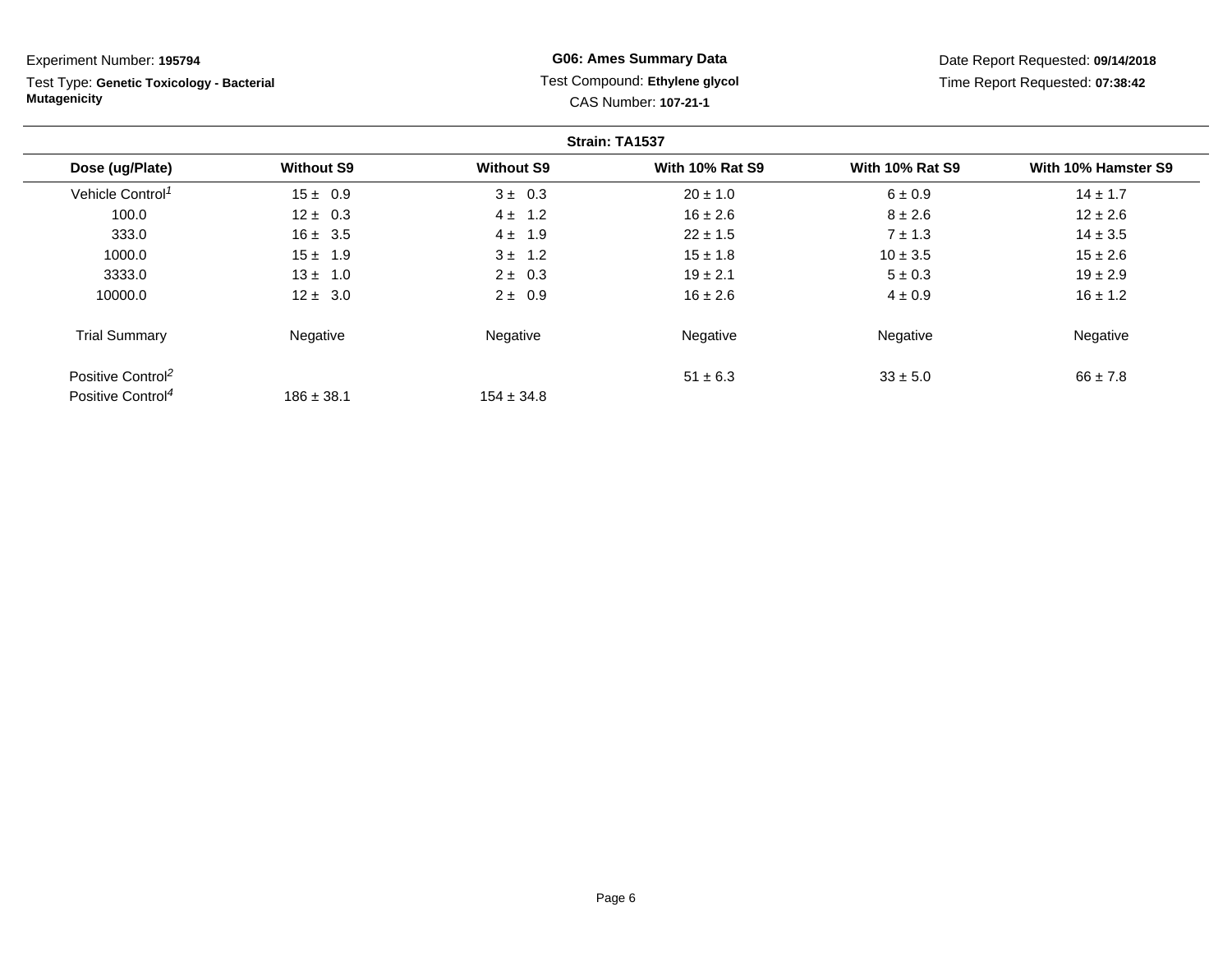Test Type: **Genetic Toxicology - Bacterial Mutagenicity**

| Dose (ug/Plate)                                                | With 10% Hamster S9 |
|----------------------------------------------------------------|---------------------|
| Vehicle Control <sup>1</sup>                                   | $6 \pm 0.9$         |
| 100.0                                                          | $5 \pm 0.3$         |
| 333.0                                                          | $8 \pm 2.0$         |
| 1000.0                                                         | $7\pm0.6$           |
| 3333.0                                                         | $8 \pm 0.9$         |
| 10000.0                                                        | $5 \pm 1.3$         |
| <b>Trial Summary</b>                                           | Negative            |
| Positive Control <sup>2</sup><br>Positive Control <sup>4</sup> | $61 \pm 7.2$        |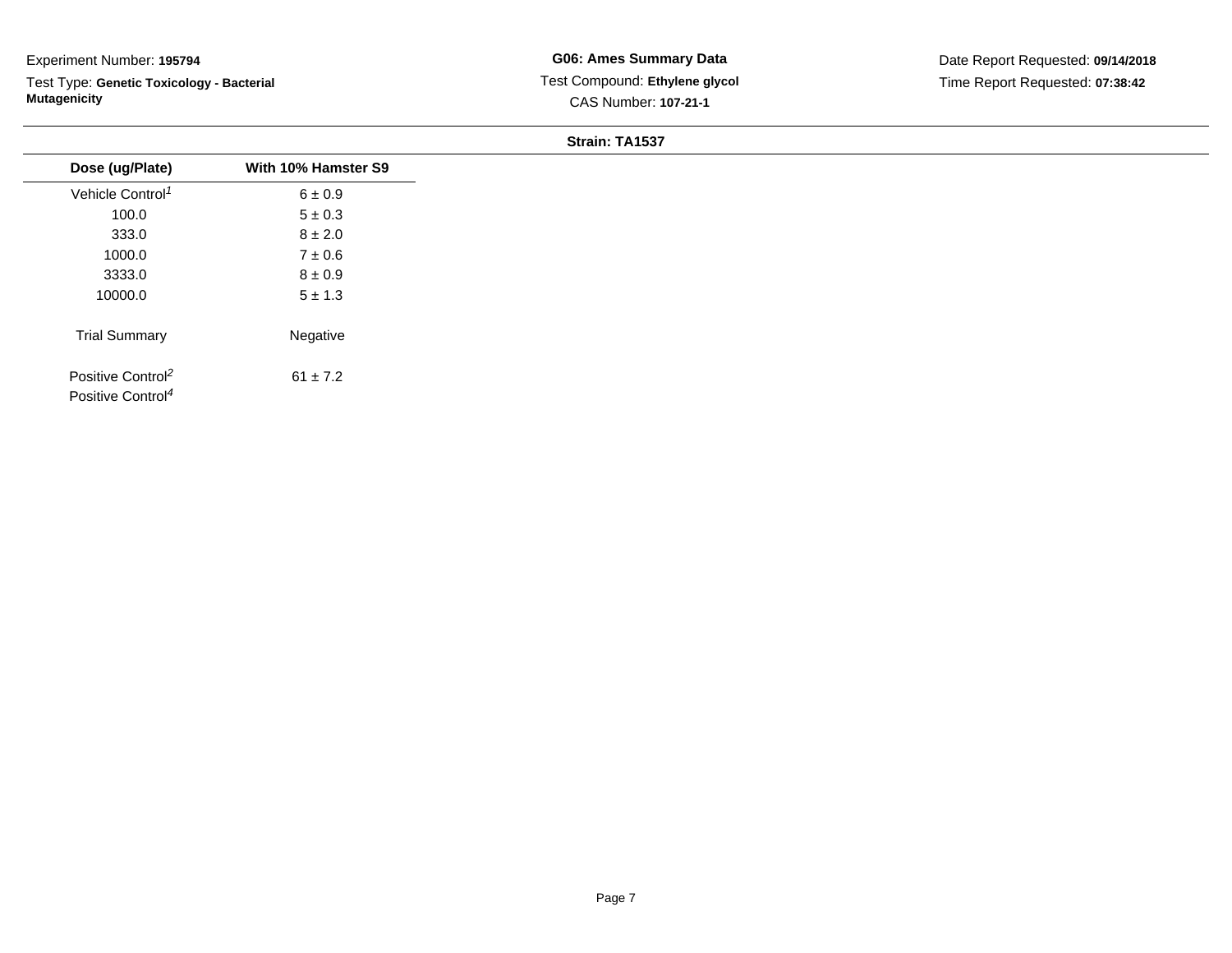Test Type: **Genetic Toxicology - Bacterial Mutagenicity**

### **G06: Ames Summary Data** Test Compound: **Ethylene glycol**CAS Number: **107-21-1**

Date Report Requested: **09/14/2018**Time Report Requested: **07:38:42**

|                               |                   |                   | <b>Strain: TA98</b>    |                        |                     |
|-------------------------------|-------------------|-------------------|------------------------|------------------------|---------------------|
| Dose (ug/Plate)               | <b>Without S9</b> | <b>Without S9</b> | <b>With 10% Rat S9</b> | <b>With 10% Rat S9</b> | With 10% Hamster S9 |
| Vehicle Control <sup>1</sup>  | $19 \pm 2.8$      | $16 \pm 1.7$      | $32 \pm 0.7$           | $28 \pm 2.3$           | $33 \pm$<br>4.7     |
| 100.0                         | $24 \pm 0.9$      | $18 \pm 1.9$      | $26 \pm 9.9$           | $24 \pm 2.9$           | $38 \pm$<br>2.7     |
| 333.0                         | $15 \pm 2.6$      | $14 \pm 0.7$      | $29 \pm 1.2$           | $34 \pm 4.7$           | $40 \pm$<br>7.9     |
| 1000.0                        | $21 \pm 4.8$      | $18 \pm 0.0$      | $32 \pm 2.0$           | $28 \pm 0.6$           | $37 \pm 6.4$        |
| 3333.0                        | $24 \pm 1.5$      | $16 \pm 3.1$      | $32 \pm 5.8$           | $28 \pm 1.2$           | $29 \pm$<br>2.1     |
| 10000.0                       | $20 \pm 2.0$      | $15 \pm 1.2$      | $32 \pm 4.3$           | $32 \pm 2.2$           | $29 \pm$<br>1.9     |
| <b>Trial Summary</b>          | Negative          | Negative          | Negative               | Negative               | Negative            |
| Positive Control <sup>2</sup> |                   |                   | $310 \pm 31.7$         | $394 \pm 23.7$         | $704 \pm 107.6$     |
| Positive Control <sup>5</sup> | $414 \pm 5.8$     | $193 \pm 44.0$    |                        |                        |                     |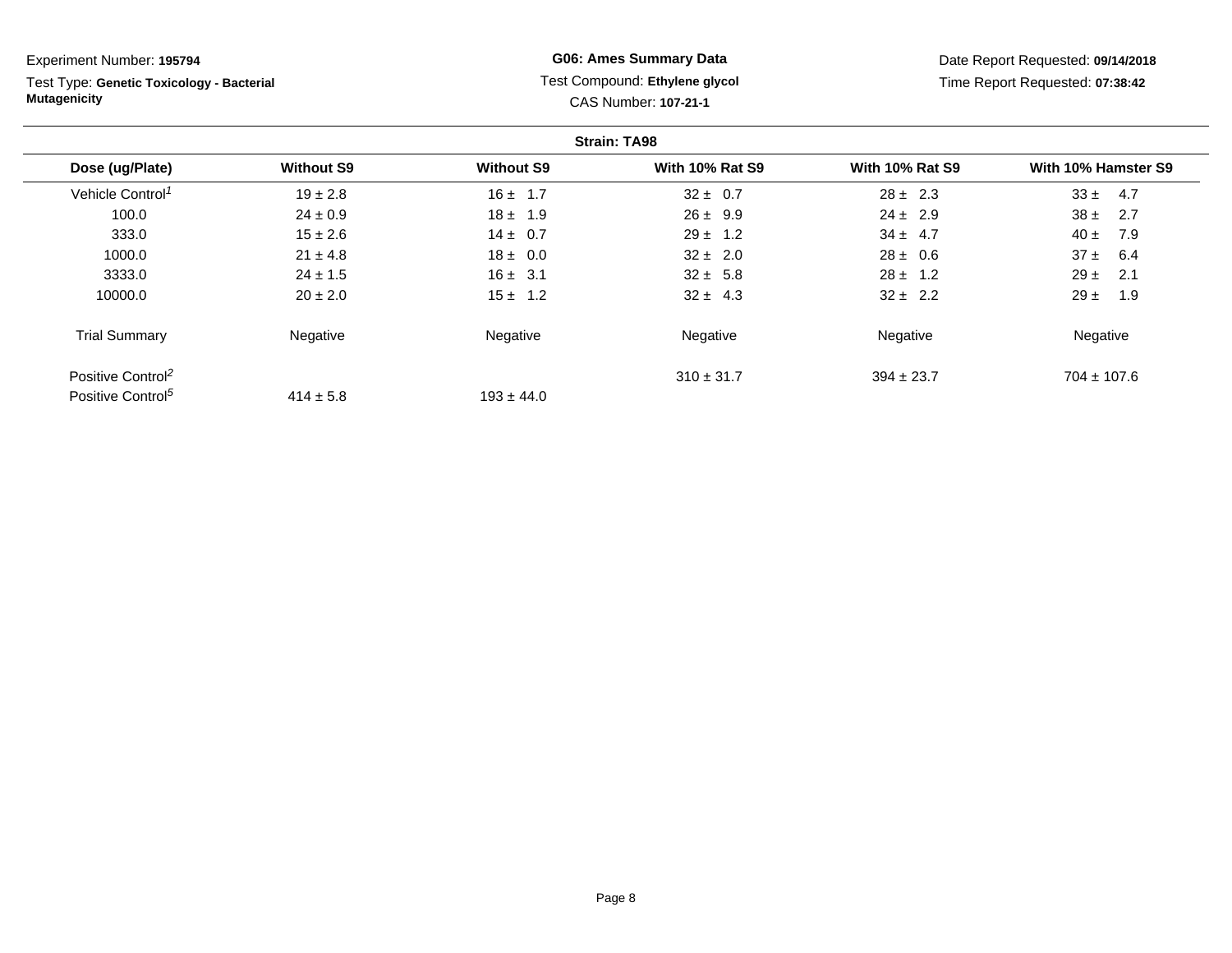Test Type: **Genetic Toxicology - Bacterial Mutagenicity**

**G06: Ames Summary Data** Test Compound: **Ethylene glycol**CAS Number: **107-21-1**

| Dose (ug/Plate)               | With 10% Hamster S9 |
|-------------------------------|---------------------|
|                               |                     |
| Vehicle Control <sup>1</sup>  | $31 \pm 2.7$        |
| 100.0                         | $28 \pm 4.3$        |
| 333.0                         | $29 \pm 4.5$        |
| 1000.0                        | $29 \pm 3.2$        |
| 3333.0                        | $32 \pm 2.9$        |
| 10000.0                       | $29 \pm 2.3$        |
| <b>Trial Summary</b>          | Negative            |
| Positive Control <sup>2</sup> | $800 \pm 18.3$      |
| Positive Control <sup>5</sup> |                     |